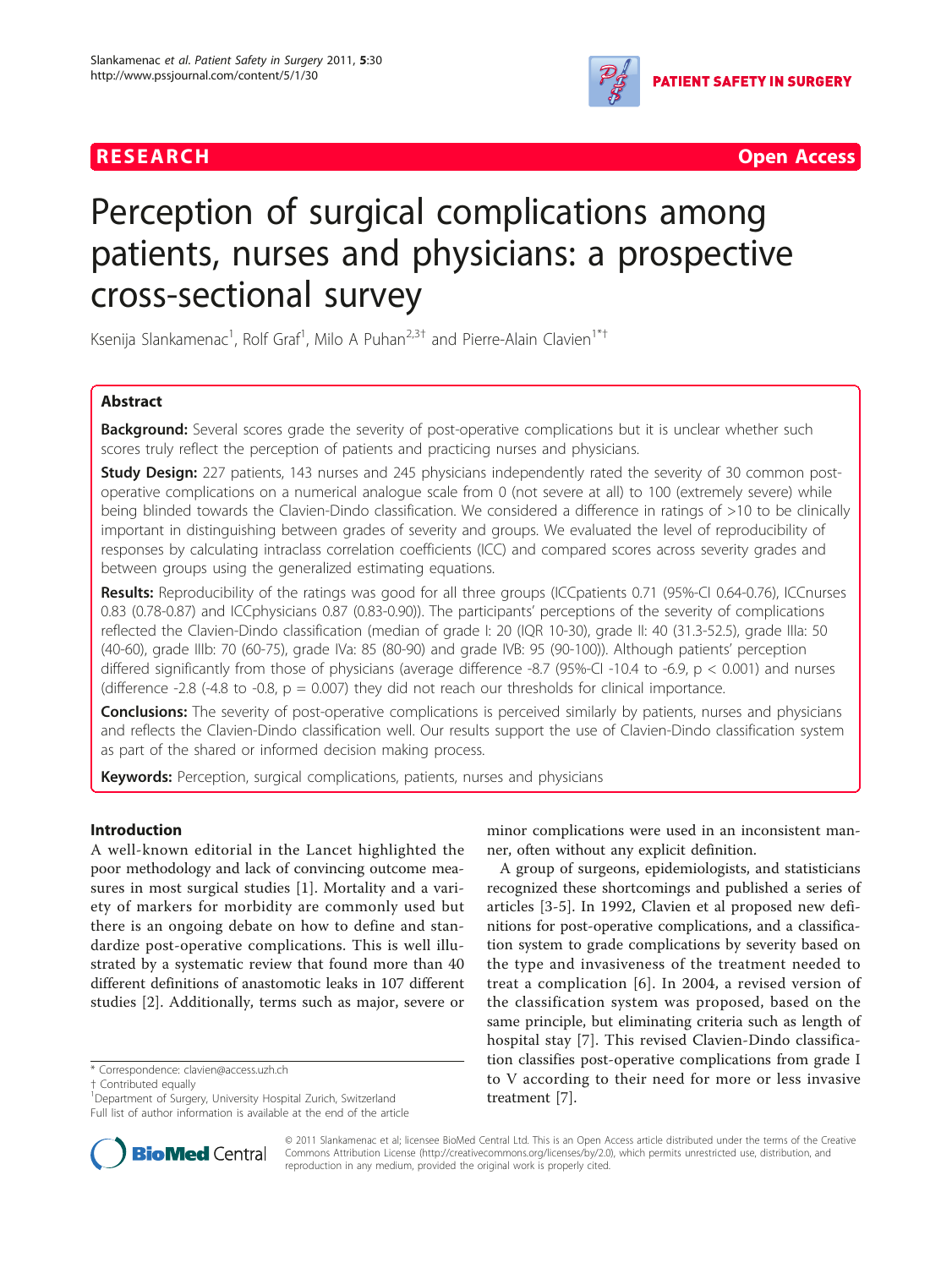However, all attempts to classify postoperative complications were developed by experts without taking the perspective of patients and practising health care professionals into consideration. If the perception of the severity of postoperative complication is weakly associated with a classification system its use in research and practice seems to be of limited value. In turn, if a classification system reflects the perspective of patients and health care professionals there would be opportunities to use the classification system for research but also to explain potential risks for post-operative morbidity to patients and, thereby, to support the decision making process. In the absence of evidence in the literature we assessed how patients, nurses and physicians perceive the severity of post-operative complications and how strongly their perception is associated with the Clavien-Dindo classification system for post-operative complications.

# Materials and methods

## Study design, Population

We conducted a prospectively planned cross-sectional study and included physicians, nurses and patients between January 21 and December 20, 2009. We invited patients scheduled for elective minor or major abdominal surgery with any underlying disease at a single tertiary care centre (Department of Visceral and Transplantation Surgery, University Hospital of Zurich, Switzerland). Further inclusion criteria were capacity to act without legal guardian and spoken and written German as the daily language. Patients were excluded if they had cognitive difficulties and diseases, which may result in unreliable answers, and if they were unable to read and/or write. We recruited eligible patients giving informed consent from the inpatient clinic completing the questionnaires once before surgery a well as from the outpatient clinic completing the questionnaire twice in order to assess its reproducibility (Figure [1](#page-2-0)).

We recruited nurses and physicians from surgical departments (visceral surgery, general surgery, traumatology and urology) and disciplines closely related to surgery (anesthesia and surgical intensive care units). We also sent the questionnaire to heads of surgical departments of 63 hospitals in the German-speaking part of Switzerland, 29 hospitals in Germany and 4 hospitals in Austria and invited them to participate voluntarily and anonymously with their surgical teams in this survey. Since it was not possible to retrieve the exact number of nurses and surgeons in those teams we could not calculate the response rate in nurses and physicians.

The study was approved by the institutional review board of Zurich (Switzerland) for human studies and internationally registered at clinicaltrials.gov (NCT 00785096).

#### Development of the questionnaire

We first identified a total of 161 post-operative complications in abdominal surgery from our prospectively managed database and the literature [[8](#page-7-0)-[10](#page-7-0)]. Five board certified senior staff surgeons checked the list for completeness and estimated independently the *frequency* as well as the relevance of these complications on a Likerttype scale from 1 (very infrequent respectively not relevant) to 6 (very frequent respectively very relevant). In order to select the five most frequent and most relevant complications within each complication grade of the Clavien-Dindo classification (grades I, II, IIIa, IIIB, IVa and IVb, see below) we multiplied the frequency by the relevance for each complication and selected those five complications with the highest product within each complication grade (I to IVB). This approach resulted in 30 post-operative complication scenarios representing the most relevant and most frequent complications. Some complications appeared repeatedly due to different therapeutic consequences (e.g. re-operation due to anastomotic insufficiency [grade IIIb] and multi-organ failure due to anastomotic insufficiency [grade IVb]). Each of the 30 clinical scenarios described the complications themselves, what patients may feel when having these complications, the adequate therapy to treat the complications and its consequences on the length of hospital stay and future health outcomes. The questionnaire did not comment on the health state after (partial) recovery or on the course of recuperation after the hospital stay. The questionnaire was not disease-or and surgery-specific and, therefore, applicable to any patient planned for abdominal surgery. The content of the questionnaire was identical for patients, physicians and nurses but adapted to appropriate terminology so that the scenarios were easily understandable for all three groups. The questionnaire required about 30 minutes to complete. The full questionnaire is available from the authors on request.

We also developed a numerical answer scale from 0 (not severe at all) to 100 (extremely severe) to estimate the severity of post-operative complications. Numerical answer scales with numbered intervals and anchors are known to yield the most reliable answers and to require the shortest time for completion as compared with other scales (e.g. visual analogue scale) [\[11](#page-7-0)-[21](#page-7-0)].

In cognitive debriefings, fifteen volunteers (five from each group) completed the draft questionnaire and were interviewed for completeness and comprehensibility of the 30 scenarios. Based on this feedback we made minor changes in wording and completed the final version of the questionnaire.

## The Clavien-Dindo classification of post-operative complications

The Clavien-Dindo classification [\[7\]](#page-7-0) is a widely used therapy-oriented classification system and classifies post-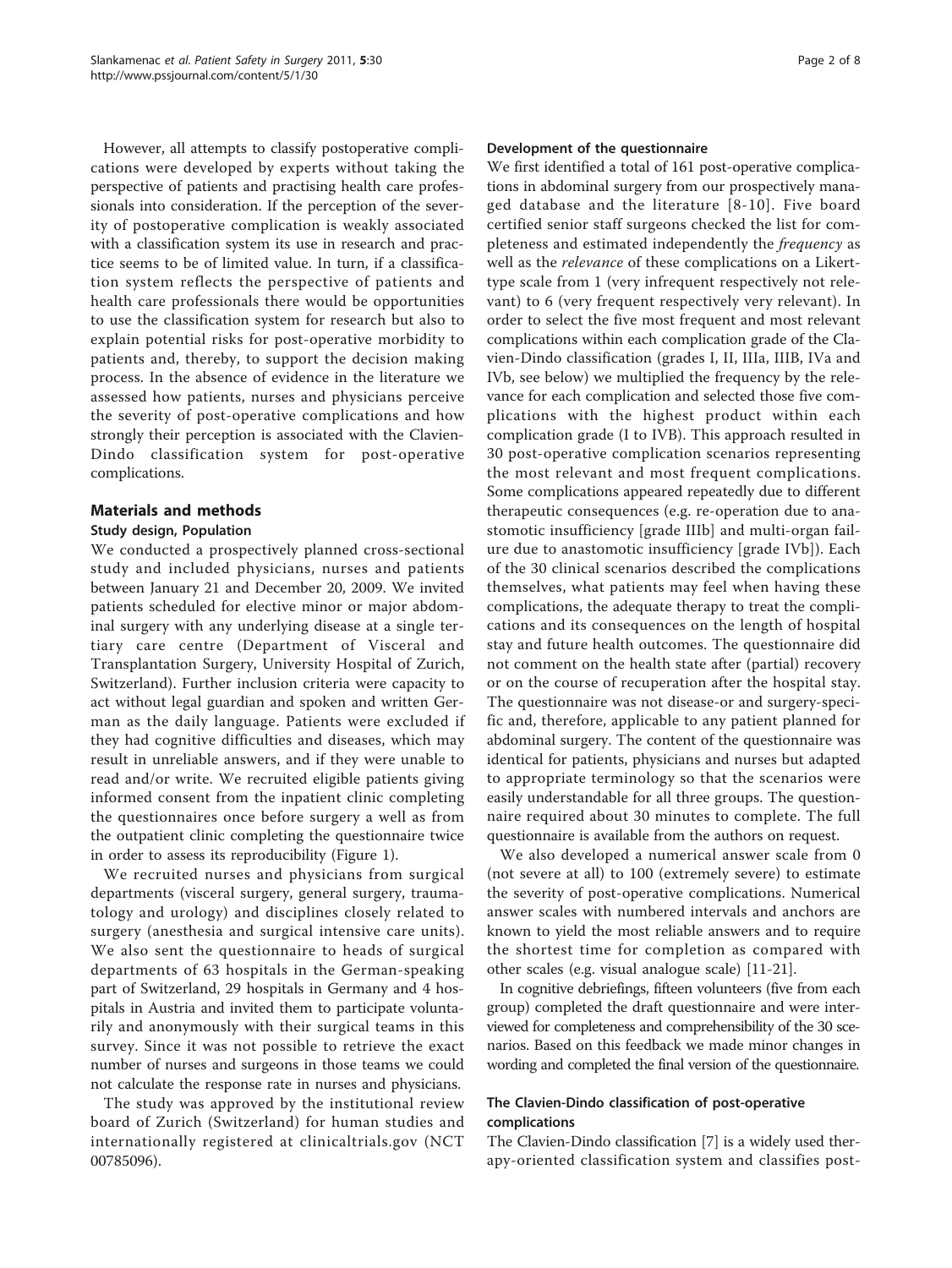<span id="page-2-0"></span>

operative complications from grade I to V according to their need for treatment. A grade I complication is any deviation from the normal postoperative course without the need of further treatment. A grade II complication requires a pharmacological treatment. A grade III complication requires surgical intervention under local (grade IIIa) or under general anesthesia (grade IIIb). A patient with a grade IV complication has a life-threatening complication and requires ICU management. Grade V means the death of a patient. This Clavien-Dindo classification has currently been used in more than 350 studies from various surgical fields [\[22](#page-7-0)-[28](#page-7-0)] and was also proposed as a possible gold standard to assess post-operative complications [[4\]](#page-6-0).

## Sample size

There are no standard rules to estimate required sample sizes for the validation of patient-, nurses and physiciansreported outcomes. To estimate sample size requirements

for reproducibility (test-retest reliability) we expected an intraclass correlation coefficient (ICC) of 0.7 to indicate sufficient test retest reliability. To estimate the ICCs with good precision (95% confidence interval width of  $\pm$  0.1), we calculated we needed to include data from 52 patients, 52 nurses and 52 physicians [[29\]](#page-7-0). This group size would be large enough to detect a difference of 5 points on the 0 to 100 rating scale, which we considered to be of potential clinical relevance to distinguish between grades and groups of participants. Assuming a standard deviation of 12.5, based on a pilot study [\[23](#page-7-0)], we needed 219 participants in each group (patient, nurses and physicians) to have a power of 80% at a significance level of 0.05 while expecting a drop out rate of 15%.

## Statistical Analyses

Our database did not have any missing values since we paid considerable attention to a complete collection of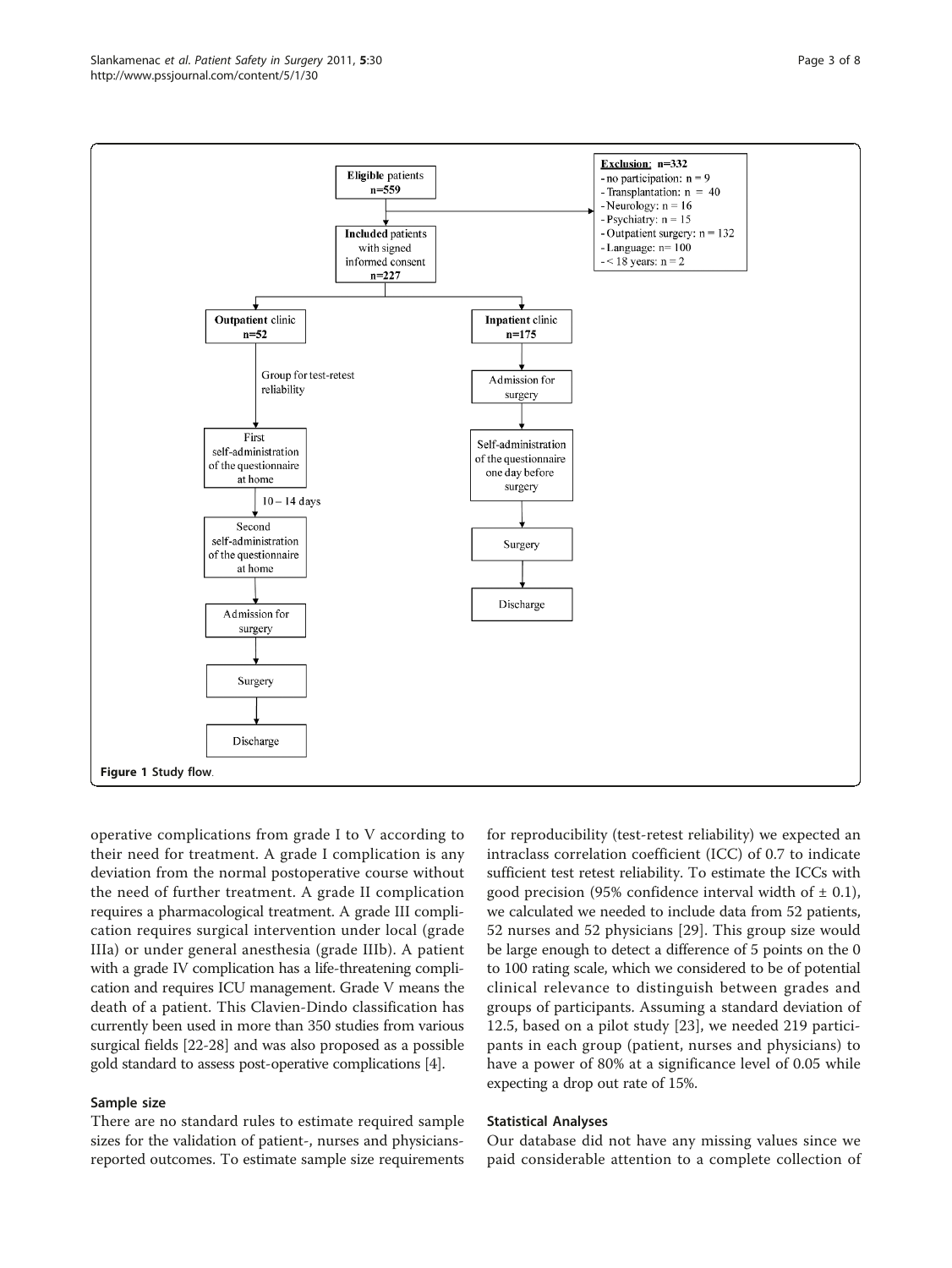data. In a first step, we expressed the distribution of ratings using means and standard deviation or medians and interquartile ranges.

We calculated ICCs to assess the reproducibility of the ratings. We considered ICCs of 0.7 or higher to be sufficient to proceed with the main analysis. In the main analysis, we used generalized estimating equations (GEE) to compare whether ratings differed between severity grades (I to IVb) and between patients, nurses and physicians. We used GEE to take the clustered structure of our data into consideration, as every respondent rated each of the 30 scenarios. A statistical model not considering the clustered structure would lead to an underestimation of standard errors. Because of our large sample size small differences could be statistically significant but of little clinical relevance. Therefore, we also determined, before conducting the analyses, a difference of 5 points or lower in average rating to be clinically non-important in distinguishing between grades of severity and groups. We considered a difference between 5 and 10 to be of potential importance, one that would need further investigation, and a difference of more than 10 to be clinically important. We conducted all analyses using STATA (version 10, Stata Corp., College Station, Texas).

## Results

## **Participants**

During the study period, 559 patients were assessed for eligibility. Three hundred and thirty-two patients were not eligible and 227 patients gave the full consent for the study (Figure [1\)](#page-2-0). One hundred and seventy-five patients completed the questionnaire, of which 52 patients completed the questionnaire twice before surgery for testing reproducibility (Figure [1](#page-2-0)). Two hundred patients had minor or major abdominal surgery whereas 27 patients (11.9%) suffered from a disease which did not require surgery or could not be operated due to different reasons such as age, the presence of risk factors (e.g. major cardiac disease) or some patients denied further surgical treatment.

Patient characteristics and further intra-operative results are summarized in Table 1. Almost a third of the patients (73 of 227 patients) already had at least one post-operative complication in their medical history. Post-operative outcomes will be reported in detail elsewhere.

Despite four written reminders and requests for voluntary and anonymous participation, only 143 nurses participated in the study (Table [2\)](#page-4-0). Fifty-two of the 143 nurses completed the questionnaire twice for evaluating reproducibility. The time period between the first and second survey varied between five days (minimum) and eight weeks (maximum). In addition, 245 physicians (Table [2](#page-4-0)) participated in the study, of which 52 completed the questionnaire twice.

| Page 4 of 8 |  |  |  |
|-------------|--|--|--|
|-------------|--|--|--|

|  |                                       | Table 1 Patients' characteristics, intra-operative |
|--|---------------------------------------|----------------------------------------------------|
|  | parameters and post-operative outcome |                                                    |

| <b>Patients' characteristics</b>     | Patients ( $n = 227$ ) |  |  |
|--------------------------------------|------------------------|--|--|
| Age (years)                          | 54 (41-66)             |  |  |
| Gender, male/female (%)              | 116/111 (51.1%/48.9%)  |  |  |
| ASA score                            | $2(2-3)$               |  |  |
| $-52$                                | 149 (65.6%)            |  |  |
| $-52$                                | 78 (34.4%)             |  |  |
| Nutrition risk score                 | $1(0-2)$               |  |  |
| $- < 3$                              | 189 (83.3%)            |  |  |
| $-23$                                | 38 (16.7%)             |  |  |
| Benign/malign disease (%)            | 153/74 (67.4%/32.6%)   |  |  |
| Pre-operative chemotherapy (%)       | 31 (13.7%)             |  |  |
| Pre-operative radiotherapy (%)       | 19 (8.4%)              |  |  |
| Body mass index (kg/m <sup>2</sup> ) | 25.5 (22.1-31.6)       |  |  |
| Intra-operative parameters           | Patients ( $n = 200$ ) |  |  |
| Minor/major surgery (%)              | 133/67 (66.5%/33.5%)   |  |  |
| Surgery time (minutes)               | 120 (83.8-200)         |  |  |
| Blood transfusion (%)                | 4 (2%)                 |  |  |
| Blood loss (mL)                      | $20(5-100)$            |  |  |
| Post-operative outcome               | Patients ( $n = 200$ ) |  |  |
| Length of hospital stay (days)       | $7(4-9)$               |  |  |
| Intensive care unit stay (%)         | 33 (16.3%)             |  |  |
| Intensive care unit stay (days)      | $0(0-1)$               |  |  |
| Mortality (%)                        | 0%                     |  |  |
| Morbidity (%)                        | 107 (53.5%)            |  |  |
|                                      |                        |  |  |

All results in median and interquartile range (IQR) ASA = American Society of Anesthesiologists

## Reproducibility of the questionnaire

Reproducibility of the ratings was good for all three groups: ICCpatients 0.71 (95% CI: 0.64 to 0.76), ICCnurses 0.83 (95% CI: 0.78 to 0.87 and ICCphysicians 0.87 (95% CI: 0.83 to 0.90)).

Perception of the severity of post-operative complications The median severity rating of the 30 complication scenarios differed, from 10 (IQR 5-17.5) to 95 (IQR 90- 100). Median ratings from scenarios in grade I varied from 10 to 30 (IQR 5-40), in grade II ratings from 35 to 50 (IQR 25-60) and in grade IIIa from 40 to 60 (IQR 30-70). With an increase in severity of the complications  $(\geq$  grade IIIb) we observed less variation in median and IQR but still an increase in severity from grade to grade according to the Clavien-Dindo classification (Table [3\)](#page-5-0).

## Association of the patients' and health care professional perception with the Clavien-Dindo classification

The perception of the severity of post-operative complications of all participants (patients, nurses and physicians) increased with the severity in the Clavien-Dindo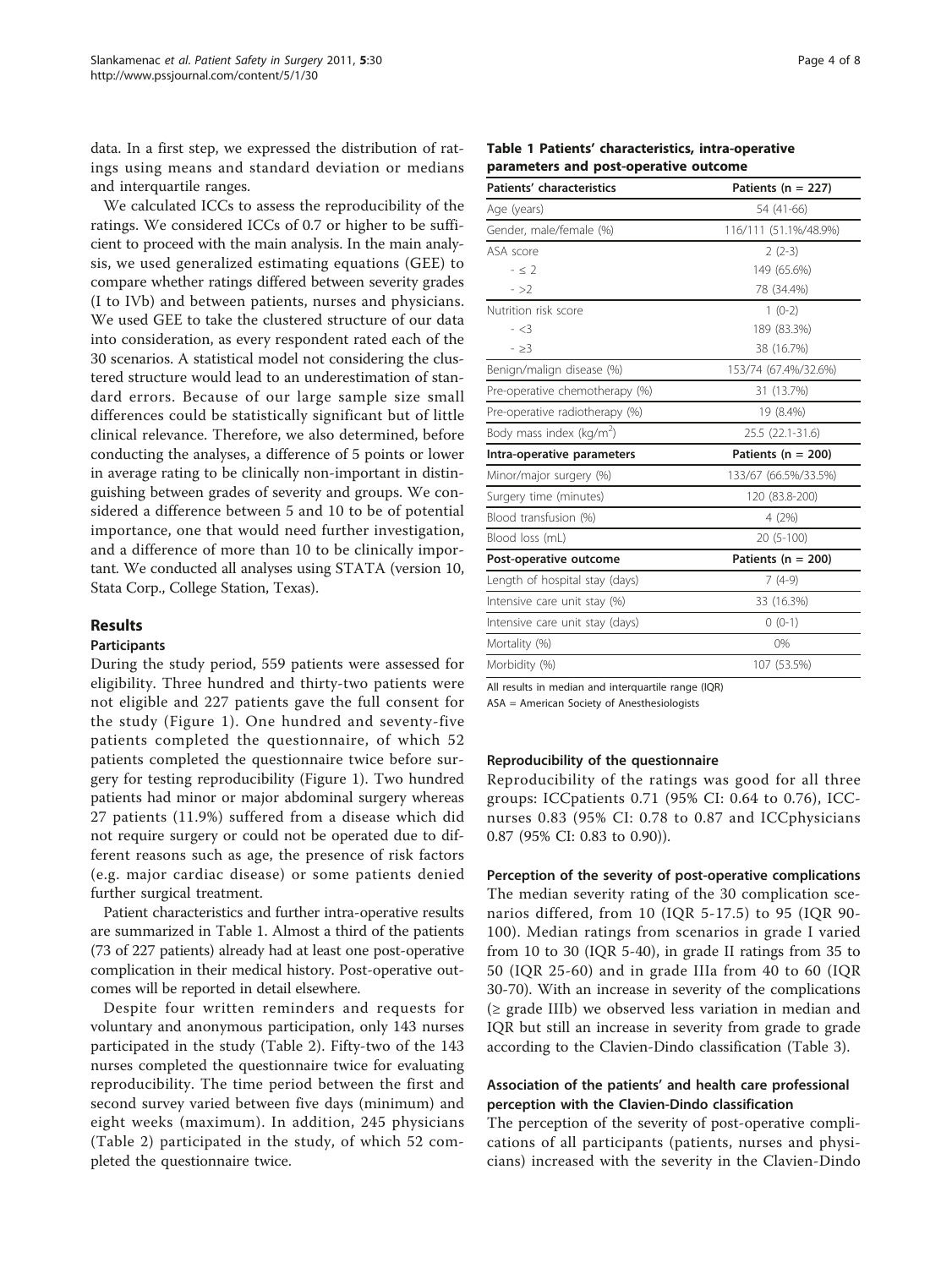<span id="page-4-0"></span>Table 2 Nurses' and physicians' characteristics

|                            | Nurses ( $n = 143$ )     |  |  |
|----------------------------|--------------------------|--|--|
| Gender, male/female (%)    | 29/114 (20.3%/79.7%)     |  |  |
| Years on the job           | $12(1-41)$               |  |  |
| Specialization             |                          |  |  |
| - abdominal surgery        | 57 (39.8%)               |  |  |
| - intensive care unit      | 27 (18.9%)               |  |  |
| - emergency                | 24 (16.8%)               |  |  |
| - cardiac/vascular         | 18 (12.6%)               |  |  |
| - others                   | 17 (11.7%)               |  |  |
|                            | Physicians ( $n = 245$ ) |  |  |
| Gender, male/female (%)    | 167/78 (68.2%/31.8%)     |  |  |
| Years on the job           | $9(4-18)$                |  |  |
| Country                    |                          |  |  |
| - Switzerland              | 192 (78.4%)              |  |  |
| - Germany                  | 38 (15.5%)               |  |  |
| - Austria                  | 15 (6.1%)                |  |  |
| Position                   |                          |  |  |
| - resident                 | 114 (46.5%)              |  |  |
| - chief resident           | $8(3.3\%)$               |  |  |
| - junior attending surgeon | 68 (27.8%)               |  |  |
| - senior attending surgeon | 27 (11.0%)               |  |  |
| - chief of service         | 28 (11.4%)               |  |  |
| Specialization             |                          |  |  |
| - general surgery          | 94 (38.4%)               |  |  |
| - abdominal surgery        | 79 (32.2%)               |  |  |
| - anesthesia               | 23 (9.4%)                |  |  |
| - cardiac/vascular         | 10 (4.1%)                |  |  |
| - others                   | 39 (15.9%)               |  |  |

All results in median and interquartile range (IQR)

Others in nurses = anesthesia, traumatology, thoracic surgery and operatingroom nurses

Others in physicians = internal medicine, urology, gynecology, thoracic surgery, traumatology, gastroenterology, orthopedic and pediatric surgery

classification (Figure [2](#page-6-0)). The ratings of all scenarios except for two (wound infections according to the grade IIIa and IIIb) matched with what would be expected from the Clavien-Dindo classification. Participants estimated the severity of a grade I complication with a median of 20 (IQR 10-30), grade II with a median of 40 (IQR 31.3-52.5), grade IIIA with a median of 50 (IQR 40-60), grade IIIB with a median of 70 (IQR 60-75), grade IVA with a median of 85 (IQR 80-90) and grade IVB complications with a median of 95 (IQR 90-100). Patients, nurses and physicians graded the complication scenarios similarly across all grades of the Clavien-Dindo classification (I to IVb) (Figure [3\)](#page-6-0).

## Participants' perception of post-operative complications

Despite statistical significance, patients estimated the severity of post-operative complications similar to physicians with a difference that was below our a priori defined threshold for clinical relevance of >10 (unadjusted difference -8.7, 95%-confidence interval (CI) -10.4 to -6.9, p < 0.001) and nurses (unadjusted difference  $-2.8$ , 95%-CI  $-4.8$  to  $-0.8$ , p = 0.007). Also, there was a statistically significant difference between the estimation of the severity between physicians and nurses (difference -5.9, 95%-CI -7.9 to -3.9, p < 0.001), which, however, did not exceed the threshold for clinical relevance.

## **Discussion**

Our study showed that the perception of the severity of post-operative complications can be measured reliably and that it closely reflects the Clavien-Dindo classification. Although the patients' perception differed statistically significantly from those of physicians and nurses we do not consider these differences to be clinically relevant.

For the first time a large number of patients, nurses and physicians estimated the perceived severity of the same complications. We compared these perceptions with a widely used classification system that was developed, based on the experience and knowledge of expert surgeons [\[2](#page-6-0),[7\]](#page-7-0). Although systems such as the Clavien-Dindo classifications system seemed to reduce uncertainty about how to define post-operative complications, the validity of this classification system was never evaluated from the perspective of patients and health care professionals. Notably, not only health care professionals but also patients classified the severity of complications according to the need for treatment and identically to the Clavien-Dindo classification. This is illustrated by the scenarios that refer to identical complications (e.g. anastomotic insufficiency, wound infection or ulcer) but different therapeutic consequences. We could also show that nurses, who often have a closer relationship with patients than physicians, perceive the severity of complications between that of physicians and patients, a result that is not unexpected.

The similarity in the perception of post-operative complications by patients and health care professionals indicate that they share a common basis, which could be valuable for decision making. Today, surgeons mainly explain the frequency of post-operative complications to patients without explaining their severity. Frequencies of possible post-operative complications are important but patients will be better informed if they also know their severity. Our study indicates that the Clavien-Dindo classification system could be used as the basis for an improved explanation to the patient, allowing the patient to better understand complications and their therapeutic consequences. This may greatly support the patients' decision for the proposed surgical treatment or alternatives. Since nurses share a similar perception about post-operative complications they may also get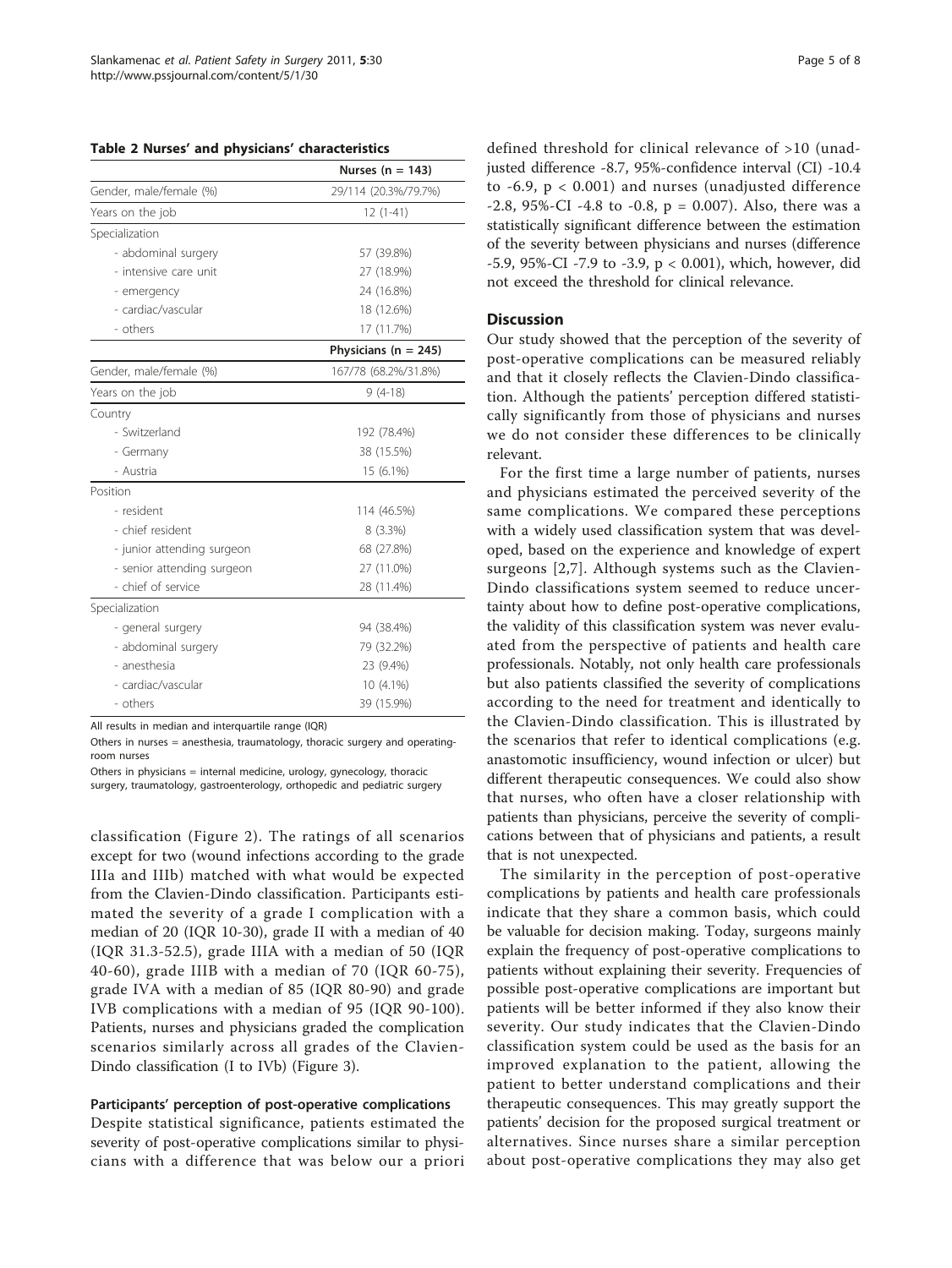| Complication                         | <b>Treatment</b>                                                                                            |                 | Grade Median | Interguartile<br>range |
|--------------------------------------|-------------------------------------------------------------------------------------------------------------|-----------------|--------------|------------------------|
| Hypopotassemia                       | oral substitution of potassium                                                                              |                 | 10           | $5 - 17.5$             |
| Oedema                               | diuretics                                                                                                   | $\mathbf{I}$    | 15           | $10 - 25$              |
| Dystelectasis                        | breath-physiotherapy                                                                                        |                 | 20           | $10 - 30$              |
| Postoperative nausea and<br>vomiting | antiemetics                                                                                                 |                 | 20           | $10 - 30$              |
| Wound infection                      | wound opened at the bedside, secondary wound healing                                                        | -1              | 30           | $20 - 40$              |
| Local infection                      | antibiotics                                                                                                 | $\parallel$     | 35           | $25 - 50$              |
| Arrhythmia                           | medical treatment (e.g. beta-blockers)                                                                      | $\parallel$     | 40           | 30-55                  |
| Subileus                             | gastric tube, procinetics, antiemetics                                                                      | $\parallel$     | 45           | 30-60                  |
| Gastroparesis                        | gastric tube, procinetics, antiemetics                                                                      | $\vert\vert$    | 45           | 30-60                  |
| Upper GI-bleeding due to<br>ulcer    | medical treatment (e.g. PPI), blood substitution                                                            | $\parallel$     | 50           | $35 - 60$              |
| Wound infection                      | wound closure in local anesthesia                                                                           | Illa            | 40           | $30 - 50$              |
| Pneumothorax                         | thoracic drain in local anesthesia                                                                          | Illa            | 50           | $40 - 60$              |
| Upper GI-bleeding due to<br>ulcer    | gastroscopy with local treatment of the ulcer bleeding, medical treatment (e.g.<br>PPI), blood substitution | Illa            | 50           | $40 - 65$              |
| Intra-abdominal abscess              | drainage                                                                                                    | Illa            | 57.5         | $40 - 70$              |
| Deep venous thrombosis               | lyses                                                                                                       | Illa            | 60           | 50-70                  |
| Wound infection                      | wound closure in full anesthesia                                                                            | IIIb            | 40           | 30-55                  |
| Post-operative acute<br>bleeding     | blood substitution, surgical revision                                                                       | IIIb            | 70           | 60-80                  |
| Infected bilioma                     | surgical revision                                                                                           | Illb            | 70           | 60-80                  |
| Anastomotic insufficiency            | surgical revision, re-anastomoses                                                                           | Illb            | 70           | 60-80                  |
| Mechanical ileus                     | surgical remove of adhesions                                                                                | Illb            | 70           | 55-80                  |
| Delirium                             | medicaments, intubation                                                                                     | IVa             | 80           | $70-90$                |
| Lung emboli                          | anticoaqulation, intubation                                                                                 | IVa             | 80           | 70-90                  |
| Acute liver failure                  | medical substitution, ICU support                                                                           | IVa             | 85           | 75-90                  |
| Acute renal failure                  | hemofiltration, ICU support                                                                                 | IVa             | 85           | 75-90                  |
| Anastomotic insufficiency            | antibiotics, surgical revision, hemodynamic stabilization on the ICU                                        | IVa             | 90           | 80-97.5                |
| Low output syndrome                  | hemodynamic stabilization, hemofiltration                                                                   | IV <sub>b</sub> | 90           | 80-100                 |
| Post-operative acute<br>bleeding     | blood substitution, surgical revision, hemodynamic stabilization, hemofiltration                            | <b>IVb</b>      | 90           | $80 - 100$             |
| Colon ischemia                       | antibiotics, colon resection, hemodynamic stabilization, hemofiltration                                     | IV <sub>b</sub> | 95           | $90 - 100$             |
| <b>ARDS</b>                          | intubation, hemodynamic stabilization                                                                       | IV <sub>b</sub> | 95           | 85.6-100               |
| Anastomotic insufficiency            | antibiotics surgical revision, hemodynamic stabilization, hemofiltration                                    | IV <sub>b</sub> | 95           | $90 - 100$             |

#### <span id="page-5-0"></span>Table 3 Perception of the severity of post-operative complications

Local infection was defined e.g. as central venous infection; PPI = proton-pump-inhibition treatment; ARDS = Acute respiratory distress syndrome

involved in the decision making process as equally important partners within the medical team.

## Strengths and limitations

The large sample size of 615 participants and the three different groups (patients, nurses and physicians) strengthened the results of this study. Moreover, we had no missing values, neither in the answers of the questionnaire nor in other ratings. However, we were not able to reach the planned sample size of 219 nurses. In order to avoid any circularity, this is that respondents were aware of the Clavien-Dindo classification for each vignette and would, therefore had made matching ratings, patients, physicians and nurses were blinded and also unaware of the Clavien-Dindo classification. Only twenty-five surgeons (out of 245) knew the Clavien-Dindo classification because they were from our surgical department but they were also blinded for our classification of each vignette.

Our study had also some potential limitations. Each complication scenario described a single complication and its consequences but we did not take into account that quite commonly more than one complication may occur. Further studies will need to assess how patients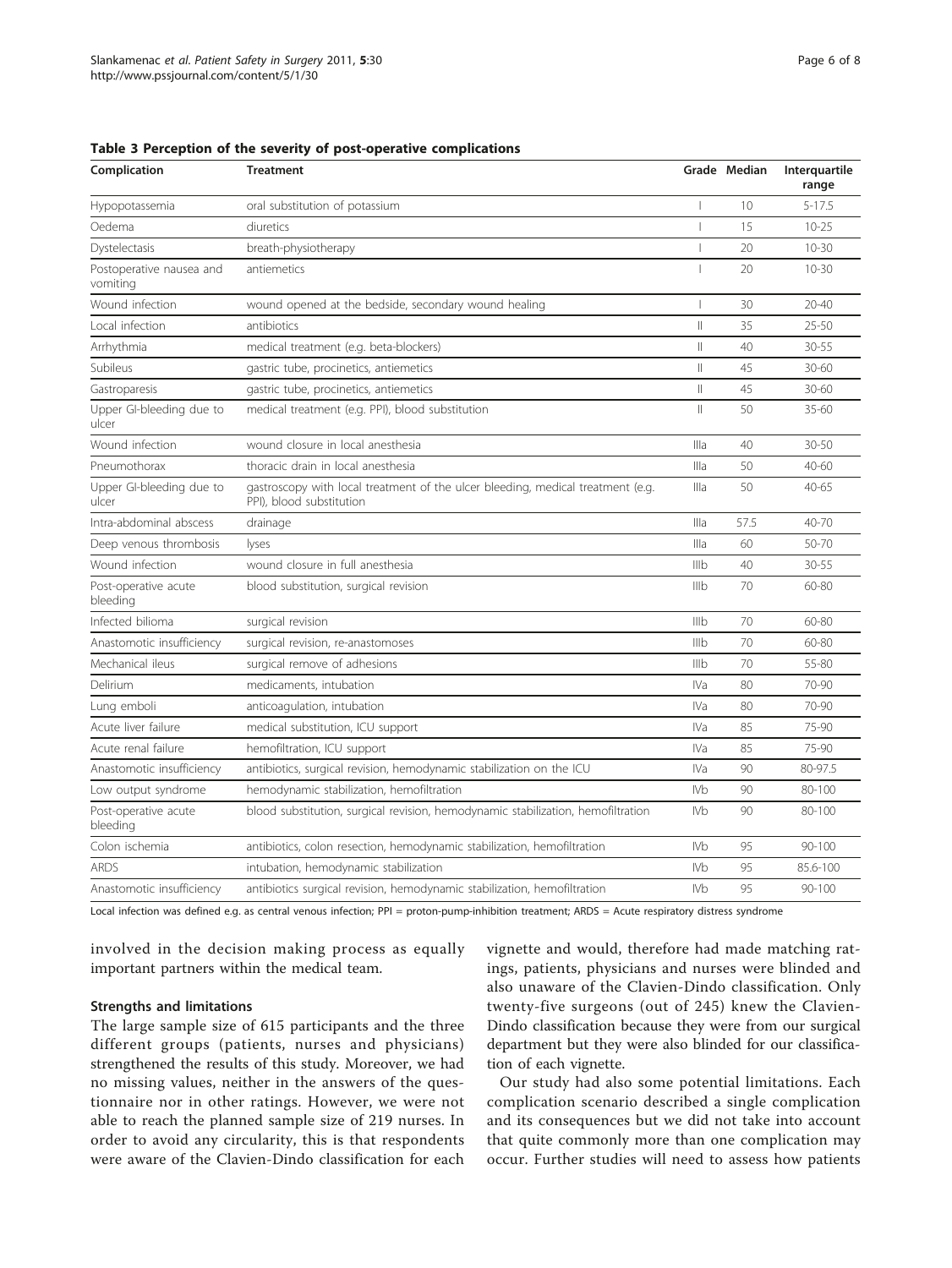<span id="page-6-0"></span>

Figure 2 Perception of the severity of post-operative complications from all participants: The questionnaire included 30 scenarios with five scenarios for each severity grade according to the Clavien-Dindo classification. The box plots represent the median, interquartile range and 95%-confidence interval for all scenarios rated within each grade of the Clavien-Dindo classification. The perception of the severity of post-operative complications of all participants (patients, nurses and physicians) increases with the rise in the Clavien-Dindo classification.



Dindo classification and compares the three groups of participants (patients, nurses and physicians). Patients, nurses and

physicians graded the complication scenarios similarly across all grades of the Clavien-Dindo classification (I to IVB) (Figure 3).

and health care professionals perceive multiple complications. Although we included a broad sample of participants, a possible selection bias could be that all our participants were from a university hospital. Participants from peripheral hospitals may grade the severity of post-operative complications differently. Further studies will also be needed on this topic.

# Conclusion

In conclusion, the perception of post-operative complications estimated by patients, nurses and physicians was similar and associated with the Clavien-Dindo complication classification. Our results lend support to the use of this classification system as part of the shared or informed decision making process.

## Abbreviations

ICC: intraclass correlation coefficient; GEE; generalized estimating equation; 95% CI; 95% confidence interval; IQR: interquartile range; ASA: American Society of Anesthesiologists; PPI: proton-pump-inhibition treatment; ARDS: acute respiratory distress syndrome.

## Author details

<sup>1</sup>Department of Surgery, University Hospital Zurich, Switzerland. <sup>2</sup>Horten Center for Patient Oriented Research, University Hospital Zurich, Switzerland. <sup>3</sup>Department of Epidemiology, Johns Hopkins Bloomberg School of Public Health, Baltimore, USA.

## Authors' contributions

KS has made substantial contributions to conception and design, acquisition of data, analysis and interpretation of data. Furthermore KS has been involved in drafting the manuscript, revising it critically for important intellectual content and has given final approval of the version to be published.

.<br>RG has made substantial contributions to conception and design and interpretation of data: RG has been involved in revising it critically for important intellectual content and has given final approval of the version to be published.

MAP has made substantial contributions to conception and design, analysis and interpretation of data. Furthermore MAP has been involved in drafting the manuscript and revising it critically for important intellectual content. MAP has given final approval of the version to be published. PAC has made substantial contributions to conception and design and interpretation of data. PAC has been involved in revising it critically for important intellectual content and has given final approval of the version to be published.

## Competing interests

The authors declare that they have no competing interests.

Received: 22 September 2011 Accepted: 22 November 2011 Published: 22 November 2011

## References

- Horton R: [Surgical research or comic opera: questions, but few answers.](http://www.ncbi.nlm.nih.gov/pubmed/8606606?dopt=Abstract) Lancet 1996, 347(9007):984-985.
- 2. Bruce J, Russell EM, Mollison J, Krukowski ZH: [The measurement and](http://www.ncbi.nlm.nih.gov/pubmed/12387733?dopt=Abstract) [monitoring of surgical adverse events.](http://www.ncbi.nlm.nih.gov/pubmed/12387733?dopt=Abstract) Health Technol Assess 2001, 5(22):1-194.
- 3. Barkun JS, Aronson JK, Feldman LS, Maddern GJ, Strasberg SM, Altman DG, Blazeby JM, Boutron IC, Campbell WB, Clavien PA, et al: [Evaluation and](http://www.ncbi.nlm.nih.gov/pubmed/19782874?dopt=Abstract) [stages of surgical innovations.](http://www.ncbi.nlm.nih.gov/pubmed/19782874?dopt=Abstract) Lancet 2009, 374(9695):1089-1096.
- 4. Ergina PL, Cook JA, Blazeby JM, Boutron I, Clavien PA, Reeves BC, Seiler CM, Altman DG, Aronson JK, Barkun JS, et al: [Challenges in evaluating surgical](http://www.ncbi.nlm.nih.gov/pubmed/19782875?dopt=Abstract) [innovation.](http://www.ncbi.nlm.nih.gov/pubmed/19782875?dopt=Abstract) Lancet 2009, 374(9695):1097-1104.